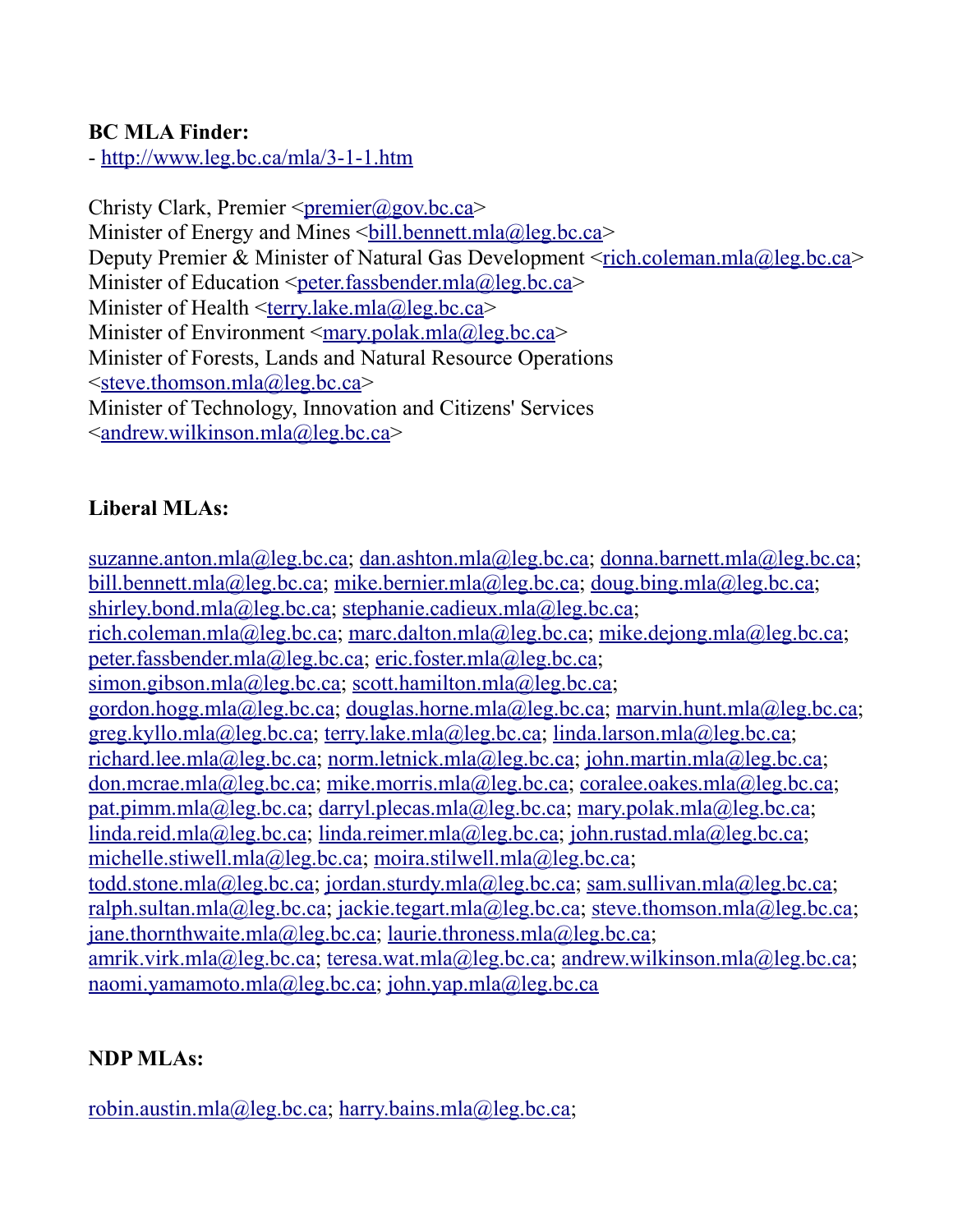[s.chandraherbert.mla@leg.bc.ca;](mailto:s.chandraherbert.mla@leg.bc.ca) [raj.chouhan.mla@leg.bc.ca;](mailto:raj.chouhan.mla@leg.bc.ca) [katrine.conroy.mla@leg.bc.ca;](mailto:katrine.conroy.mla@leg.bc.ca) [kathy.corrigan.mla@leg.bc.ca;](mailto:kathy.corrigan.mla@leg.bc.ca) [judy.darcy.mla@leg.bc.ca;](mailto:judy.darcy.mla@leg.bc.ca) [adrian.dix.mla@leg.bc.ca;](mailto:adrian.dix.mla@leg.bc.ca) [doug.donaldson.mla@leg.bc.ca;](mailto:doug.donaldson.mla@leg.bc.ca) [david.eby.mla@leg.bc.ca;](mailto:david.eby.mla@leg.bc.ca) [mable.elmore.mla@leg.bc.ca;](mailto:mable.elmore.mla@leg.bc.ca) [mike.farnworth.mla@leg.bc.ca;](mailto:mike.farnworth.mla@leg.bc.ca) [rob.fleming.mla@leg.bc.ca;](mailto:rob.fleming.mla@leg.bc.ca) [scott.fraser.mla@leg.bc.ca;](mailto:scott.fraser.mla@leg.bc.ca) [sue.hammell.mla@leg.bc.ca;](mailto:sue.hammell.mla@leg.bc.ca) [george.heyman.mla@leg.bc.ca;](mailto:george.heyman.mla@leg.bc.ca) [gary.holman.mla@leg.bc.ca;](mailto:gary.holman.mla@leg.bc.ca) [john.horgan.mla@leg.bc.ca;](mailto:john.horgan.mla@leg.bc.ca) [carole.james.mla@leg.bc.ca;](mailto:carole.james.mla@leg.bc.ca) [maurine.karagianis.mla@leg.bc.ca;](mailto:maurine.karagianis.mla@leg.bc.ca) [leonard.krog.mla@leg.bc.ca;](mailto:leonard.krog.mla@leg.bc.ca) [jenny.kwan.mla@leg.bc.ca;](mailto:jenny.kwan.mla@leg.bc.ca) [norm.macdonald.mla@leg.bc.ca;](mailto:norm.macdonald.mla@leg.bc.ca) [michelle.mungall.mla@leg.bc.ca;](mailto:michelle.mungall.mla@leg.bc.ca) [lana.popham.mla@leg.bc.ca;](mailto:lana.popham.mla@leg.bc.ca) [bruce.ralston.mla@leg.bc.ca;](mailto:first.last.mla@leg.bc.ca) [jennifer.rice.mla@leg.bc.ca;](mailto:jennifer.rice.mla@leg.bc.ca) [selina.robinson.mla@leg.bc.ca;](mailto:selina.robinson.mla@leg.bc.ca) [bill.routley.mla@leg.bc.ca;](mailto:bill.routley.mla@leg.bc.ca) [jane.shin.mla@leg.bc.ca;](mailto:jane.shin.mla@leg.bc.ca) [nicholas.simons.mla@leg.bc.ca;](mailto:nicholas.simons.mla@leg.bc.ca) [shane.simpson.mla@leg.bc.ca;](mailto:shane.simpson.mla@leg.bc.ca) [claire.trevena.mla@leg.bc.ca](mailto:claire.trevena.mla@leg.bc.ca)

Adrian Dix is the NDP BC Hydro critic: [Adrian.dix.mla@leg.bc.ca](mailto:Adrian.dix.mla@leg.bc.ca)

John Horgan is the Opposition leader and those not in his riding should write use: Oppositionleader@leg.bc.ca

#### **Independents:**

[vicki.huntington.mla@leg.bc.ca;](mailto:vicki.huntington.mla@leg.bc.ca) [andrew.weaver.mla@leg.bc.ca](mailto:andrew.weaver.mla@leg.bc.ca)

**CivicInfo BC - Find People:** -<http://www.civicinfo.bc.ca/12.asp>

#### **BC Utilities Commission**

BC Utilities Commission Secretary – [commission.secretary@bcuc.com](mailto:commission.secretary@bcuc.com)

BC Utilities Commission Complain Officer – [Patrick.wruck@bcuc.com](mailto:Patrick.wruck@bcuc.com)

**First Nations Bands of B.C.:** - http:/[/www.bcafn.ca/files/general-contact-info.php](http://www.bcafn.ca/files/general-contact-info.php)